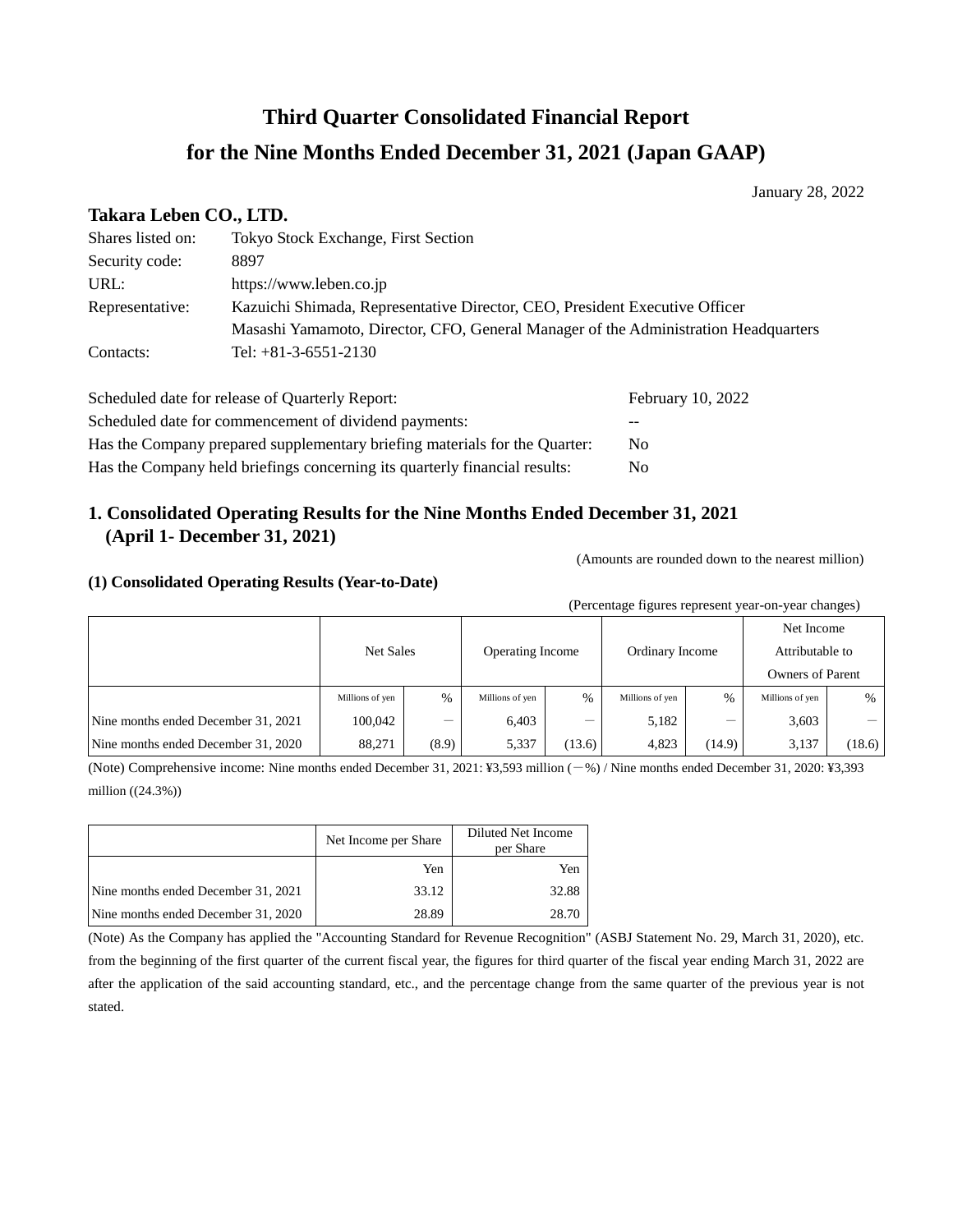## **(2) Consolidated Financial Position**

|                         | <b>Total Assets</b> | Net Assets      | <b>Equity Ratio</b> |
|-------------------------|---------------------|-----------------|---------------------|
|                         | Millions of yen     | Millions of yen | %                   |
| As of December 31, 2021 | 227,158             | 56,598          | 24.7                |
| As of March 31, 2021    | 204.315             | 54,632          | 26.5                |

<Reference> Shareholders' equity at end of period: December 31, 2021: ¥56,073 million / March 31, 2021: ¥54,194 million

(Note) As the Company has applied the "Accounting Standard for Revenue Recognition" (ASBJ Statement No. 29, March 31, 2020), etc. from the beginning of the first quarter of the current fiscal year, the figures for the third quarter of the fiscal year ending March 31, 2022 are after the application of the said accounting standard, etc., and the percentage change from the same quarter of the previous year is not stated.

# **2. Cash Dividends**

|                                      |                          | Annual Cash Dividends per Share |     |       |       |  |  |  |
|--------------------------------------|--------------------------|---------------------------------|-----|-------|-------|--|--|--|
|                                      | 1Q                       | Total<br>2Q<br>3Q<br>Year-End   |     |       |       |  |  |  |
|                                      | Yen                      | Yen                             | Yen | Yen   | Yen   |  |  |  |
| Year Ended March 31, 2021            |                          | 4.00                            |     | 10.00 | 14.00 |  |  |  |
| Year Ending March 31, 2022           | $\overline{\phantom{0}}$ | 4.00                            |     |       |       |  |  |  |
| Year Ending March 31, 2022(Forecast) |                          |                                 |     | 10.00 | 14.00 |  |  |  |

(Note) Has the Company changed its dividend forecast for the current quarter: No

# **3. Consolidated Operating Results Forecast for the Fiscal Year Ending March 31, 2022 (April 1, 2021-March 31, 2022)**

| (Percentage figures represent year-on-year change) |                 |      |                         |      |                 |                          |                                                   |   |                         |
|----------------------------------------------------|-----------------|------|-------------------------|------|-----------------|--------------------------|---------------------------------------------------|---|-------------------------|
|                                                    | Net Sales       |      | <b>Operating Income</b> |      | Ordinary Income |                          | Net Income<br>Attributable to<br>Owners of Parent |   | Net Income per<br>Share |
|                                                    | Millions of yen | $\%$ | Millions of yen         | $\%$ | Millions of yen | $\%$                     | Millions of yen                                   | % | yen                     |
| Full year                                          | 158.600         | _    | 7.900                   | -    | 7.100           | $\overline{\phantom{a}}$ | 4.800                                             | - | 44.18                   |

(Note) Has the Company changed its consolidated forecast during this quarter: No

As the Company will apply the "Accounting Standard for Revenue Recognition" (ASBJ Statement No. 29, March 31, 2020), etc. from the beginning of the fiscal year ending March 31, 2022, the consolidated financial forecast above is the amount after the application of the said accounting standard, etc., and the percentage change from the previous fiscal year is not stated.

\*Notes

(1) Changes in significant subsidiaries during the current fiscal year

(Changes in specified subsidiaries resulting in changes in scope of consolidation): Yes

Newly consolidated companies 1 company (Leben Clean Energy Co., Ltd.)

Newly excluded companies (--)

(Note) For details, please refer to "2. Quarterly Consolidated Financial Statements (3) Notes to Quarterly Consolidated Financial Statements (Changes in Significant Subsidiaries during the Period under Review)" on page 10 of the attached materials.

(2) Application of Special Accounting Treatment Made in Preparation of the Quarterly Consolidated Financial Statements: No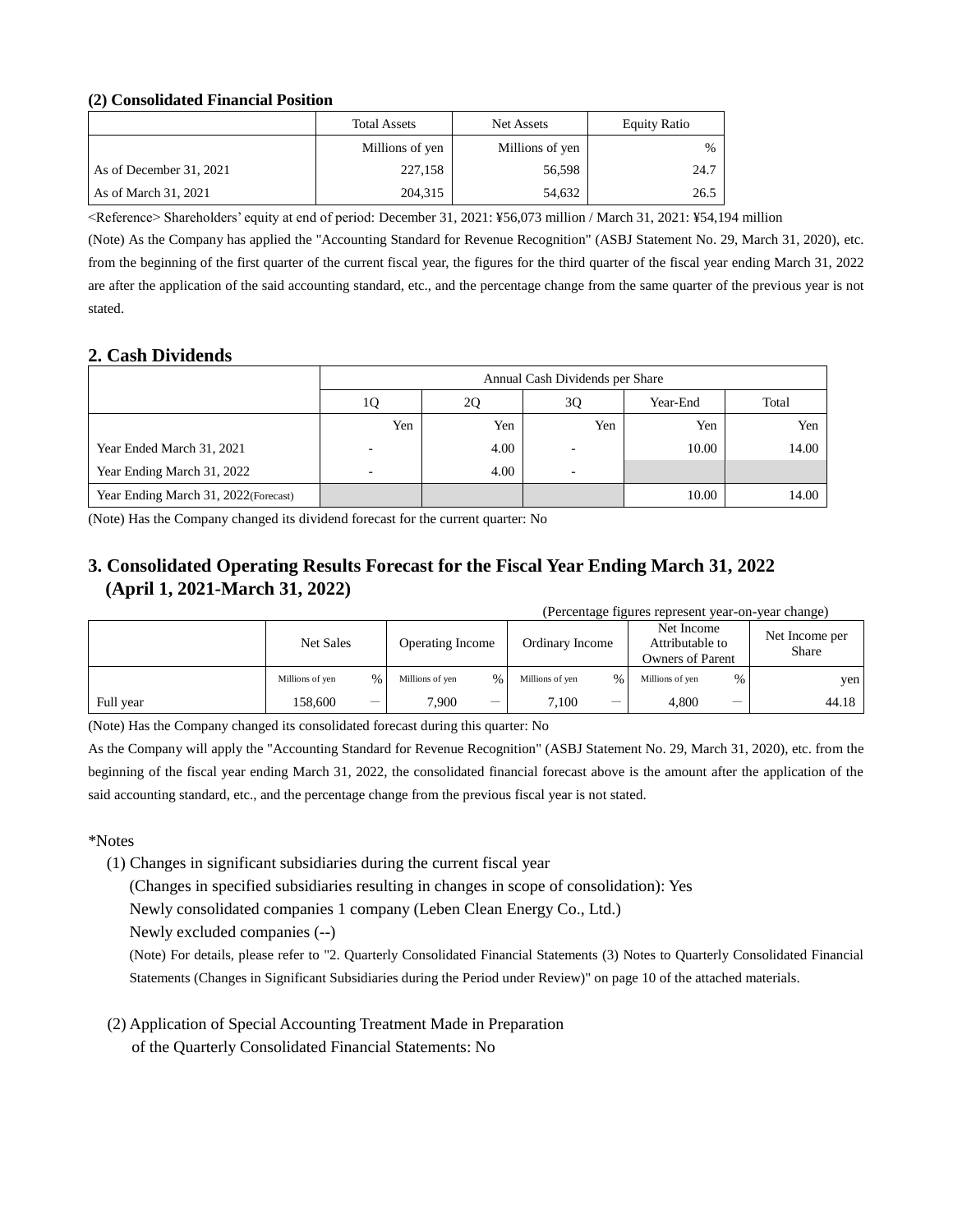## (3) Changes in Accounting Policies, Changes in Accounting Estimates or Restatement

A. Changes in accounting policies accompanying revision of accounting standards: Yes

B. Changes in accounting policies other than those in A: No

C. Changes in accounting estimates: No

D. Restatement: No

(Note) For details, please refer to "2. Quarterly Consolidated Financial Statements (3) Notes to Quarterly Consolidated Financial Statements (Change in Accounting Policy)" on page 10 of the attached materials.

#### (4) Number of shares issued (common stock)

- a. Number of shares outstanding at the end of the period (including treasury stock)
- b. Number of shares of treasury stock at the end of the period
- c. Average number of shares during the period (quarter year-to-date)

| a. | Nine months ended December 31, $2021$ : 121,000,000 shares |                   | As of March 31, 2021: 121,000,000 shares                |                    |
|----|------------------------------------------------------------|-------------------|---------------------------------------------------------|--------------------|
|    | Nine months ended December 31, 2021:                       | 12,020,507 shares | As of March 31, 2021:                                   | 12.344.907 shares  |
|    | Nine months ended December 31, 2021:                       |                   | 108,801,838 shares Nine months ended December 31, 2020: | 108,571,940 shares |

\*This quarterly earnings report is exempt from the quarterly review based on the Financial Instruments and Exchange Act.

\*Explanation concerning appropriate use of the projected operating results and other items to note

The forward-looking statements, including business results forecasts, contained in these materials are based on information currently available to the Company and on certain assumptions deemed to be reasonable. Actual business results may differ substantially due to a number of factors.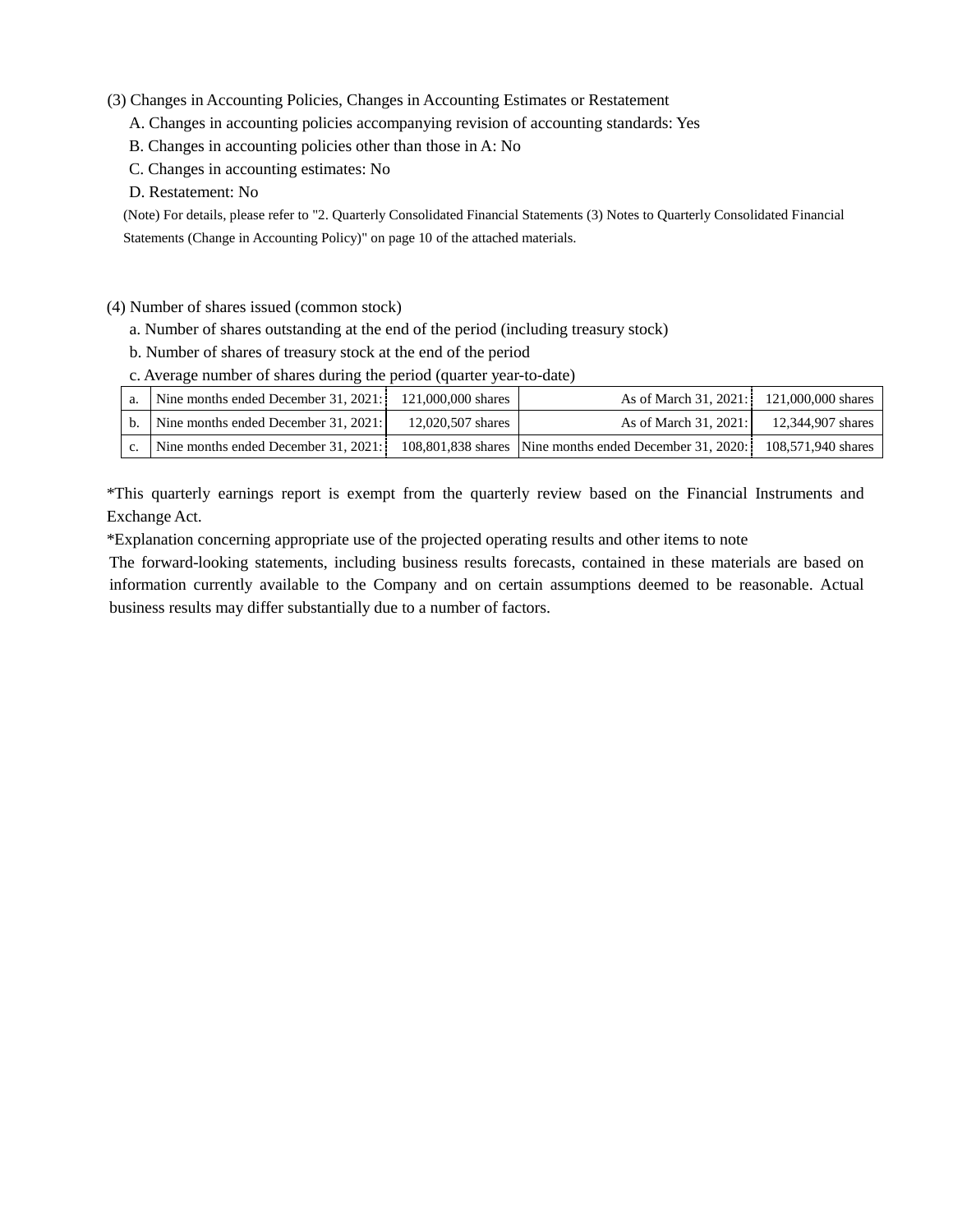Attachments Table of Contents

| (2) Quarterly Consolidated Statements of Income and Quarterly Consolidated Statements of Comprehensive |  |
|--------------------------------------------------------------------------------------------------------|--|
|                                                                                                        |  |
| Quarterly Consolidated Statements of Income                                                            |  |
|                                                                                                        |  |
| Quarterly Consolidated Statements of Comprehensive Income                                              |  |
|                                                                                                        |  |
|                                                                                                        |  |
|                                                                                                        |  |
|                                                                                                        |  |
|                                                                                                        |  |
|                                                                                                        |  |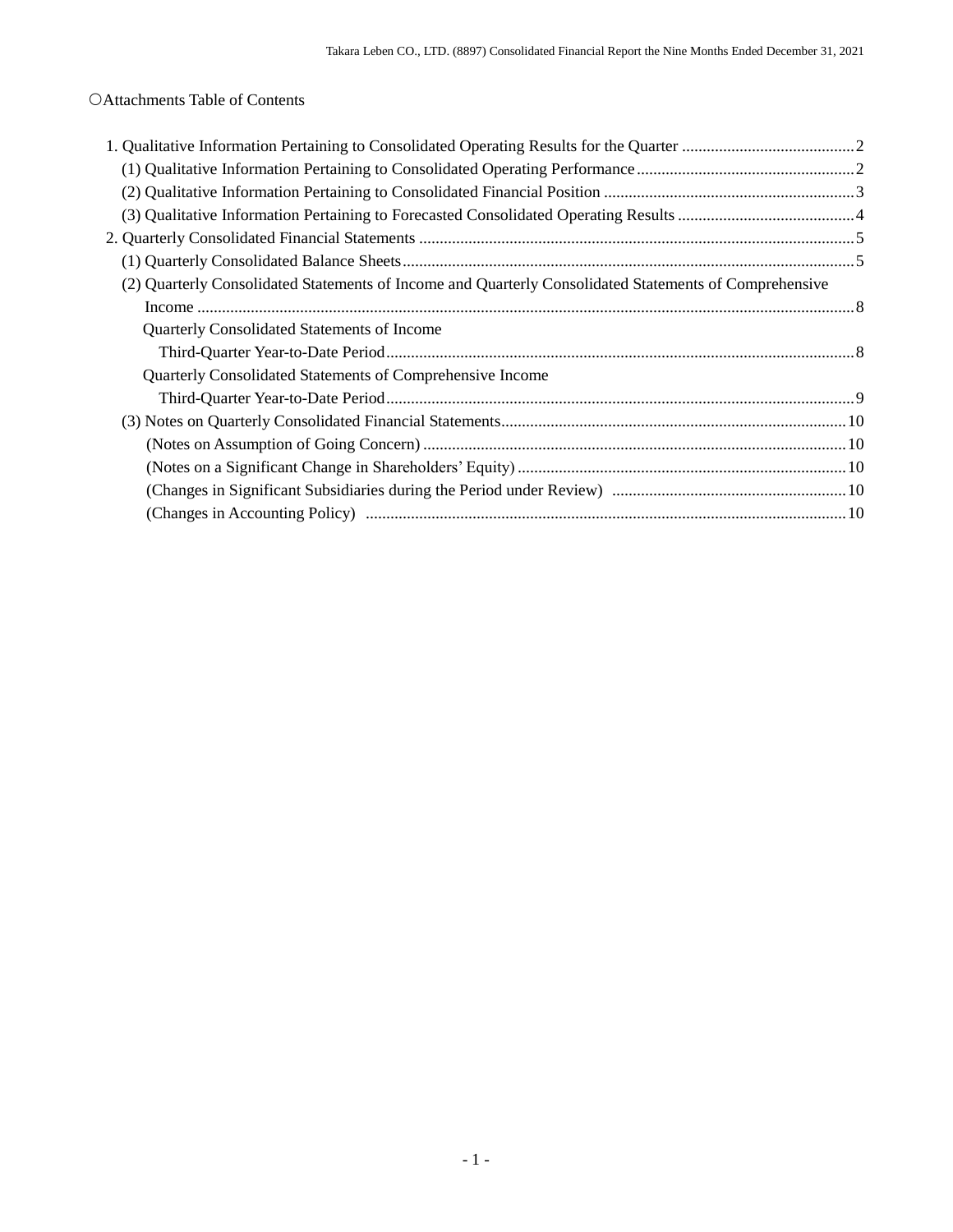1. Qualitative Information Pertaining to Consolidated Operating Results for the Quarter

(1) Qualitative Information Pertaining to Consolidated Operating Performance

 In the third-quarter of the fiscal year ending March 31, 2022 of the Takara Leben Group, the Japanese economy continued to face an uncertain outlook, although the spread of vaccinations against new coronavirus infections has led to a gradual resumption of economic activity, the outlook for the overall economy remains uncertain due to the outbreak of new mutant strains and other factors. In the real estate industry, to which our Group belongs, demand for condominiums has been firm due to choices in work styles such as teleworking and growing interest in housing in new lifestyles.

#### a. Performance by business segment

Effective from the first quarter of the current fiscal year, the Company has changed the name of its reportable segment from "Electric Power Generation Business" to "Energy Business". This change is a change in the name of the segment and has no impact on the segment information.

In the real estate sales business, sales of this business amounted to 55,673 million yen (65,422 million yen in the same period of the previous fiscal year). This reflected sales in the new built-for-sale condominium business, sales of profitable real estate, new detached house sales and sales of used condominiums.

In the real estate rental business, sales totaled 4,466 million yen (4,278 million yen in the same period of the previous fiscal year). This reflected sales from the rental of condominium units and offices.

 In the real estate management business, sales from the management of 67,563 units of residential condominiums were 4,363 million yen (4,087 million yen in the same period of the previous fiscal year).

In the energy business, sales totaled 30,329 million yen (10,025 million yen in the same period of the previous fiscal year), mainly due to revenues from the sale of 59 facilities that were already operating and revenues from the sale of electricity generated by other electric power generation facilities.

Sales from other businesses amounted to 5,209 million yen (4,457 million yen in the same period of the previous fiscal year), mainly revenues from construction work, large-scale repair work, and commission income, etc.

As a result, Net sales for the third-quarter year-to-date period of the current consolidated fiscal year amounted to 100,042 million yen (88,271 million yen in the same period of the previous fiscal year). Operating income amounted to 6,403 million yen (5,337 million yen in the same period of the previous fiscal year). Ordinary income of 5,182 million yen (4,823 million yen in the same period of the previous fiscal year). And net income attributable to owners of parent of amounted to 3,603 million yen (3,137 million yen in the same period of the previous fiscal year).

Effective from the first quarter of the current fiscal year, the Company has adopted "Accounting Standard for Revenue Recognition" (ASBJ Statement No. 29, March 31, 2020), etc. Therefore, explanations regarding operating results for the third quarter of the current fiscal year are provided without stating the amount of increase or decrease compared to the third quarter of the previous fiscal year or the percentage change from the same quarter of the previous fiscal year.

For details, please refer to "2. Quarterly Consolidated Financial Statements (3) Notes on Quarterly Consolidated Financial Statements (Change in Accounting Policy)".

#### b. Contracted ratio status

With regard to sales performance in the third-quarter year-to-date period of the current consolidated fiscal year, contracts were concluded for 1,701 units, compared with a full-year target of 1,800 units scheduled for delivery. The contract ratio was at 94.5%, showing a steady growth in the business.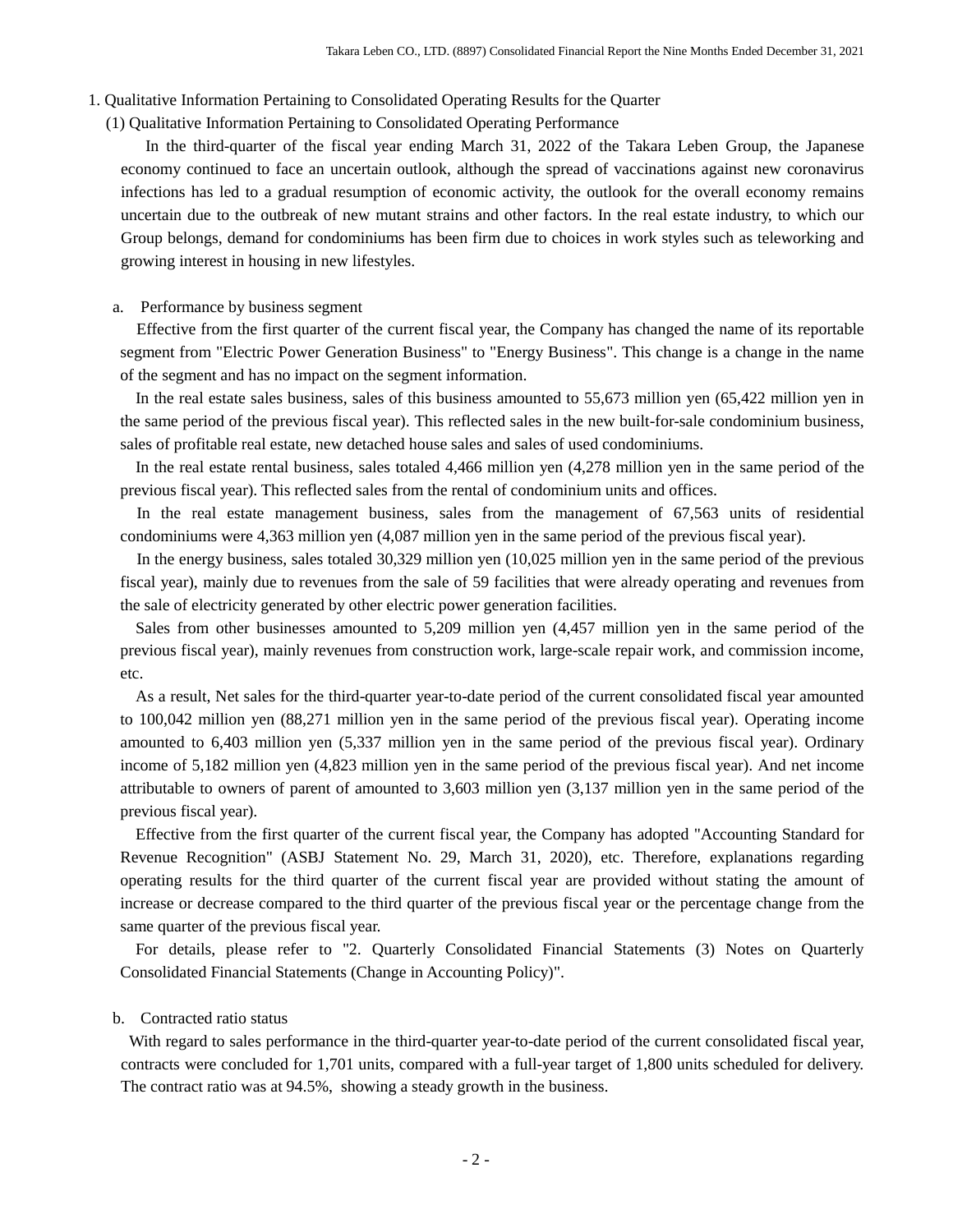|                                        | Units scheduled<br>for delivery<br>(units) | Number of<br>contracts signed<br>(units) | Contracted<br>ratio $(\%)$ | Number of contracts<br>signed from April 1-<br>December 31, 2021<br>(units) |
|----------------------------------------|--------------------------------------------|------------------------------------------|----------------------------|-----------------------------------------------------------------------------|
| Nine months ended<br>December 31, 2020 | 1,980                                      | 2,039                                    | 103.0                      | 1,376                                                                       |
| Nine months ended<br>December 31, 2021 | 1,800                                      | 1,701                                    | 94.5                       | 1,593                                                                       |

(Contracts signed versus number of units forecast for New built-for-sale condominium delivery)

## (2) Qualitative Information Pertaining to Consolidated Financial Position

### Assets, Liabilities and Net Assets

With regard to the assets, liabilities, and net assets of the Group at the end of the third-quarter consolidated accounting period under review, total assets were ¥227,158 million, an increase of ¥22,843 million compared with the end of the previous consolidated fiscal year, mainly due to an increase in inventories associated with new purchases.

#### (Current Assets)

Current assets increased ¥28,878 million compared with the end of the previous consolidated fiscal year to ¥154,565 million, mainly due to an increase in inventories associated with new purchases the transfer of business assets to real estate for sale.

#### (Fixed Assets)

Fixed assets decreased ¥6,000 million compared with the end of the previous consolidated fiscal year to ¥72,530 million, although business assets increased due to the change in the scope of consolidation, the decrease was mainly due to the reclassification to real estate for sale and power generation facilities for sale.

#### (Current Liabilities)

Current liabilities increased ¥19,154 million compared with the end of the previous consolidated fiscal year to ¥74,804 million, mainly due to increase in short-term loans payable and the reclassification from long-term loans payable to short-term loans payable.

#### (Fixed Liabilities)

Fixed liabilities increased ¥1,721 million compared with the end of the previous consolidated fiscal year, to ¥95,754 million, mainly due to an increase in borrowings resulting from a change in the scope of consolidation and an increase in borrowings resulting from new purchases.

#### (Net Assets)

Total net assets increased ¥1,966 million compared with the end of the previous consolidated fiscal year, to ¥56,598 million, mainly due to the recorded amount of net income attributable to owners of parent exceeded amounts such as dividends of surplus.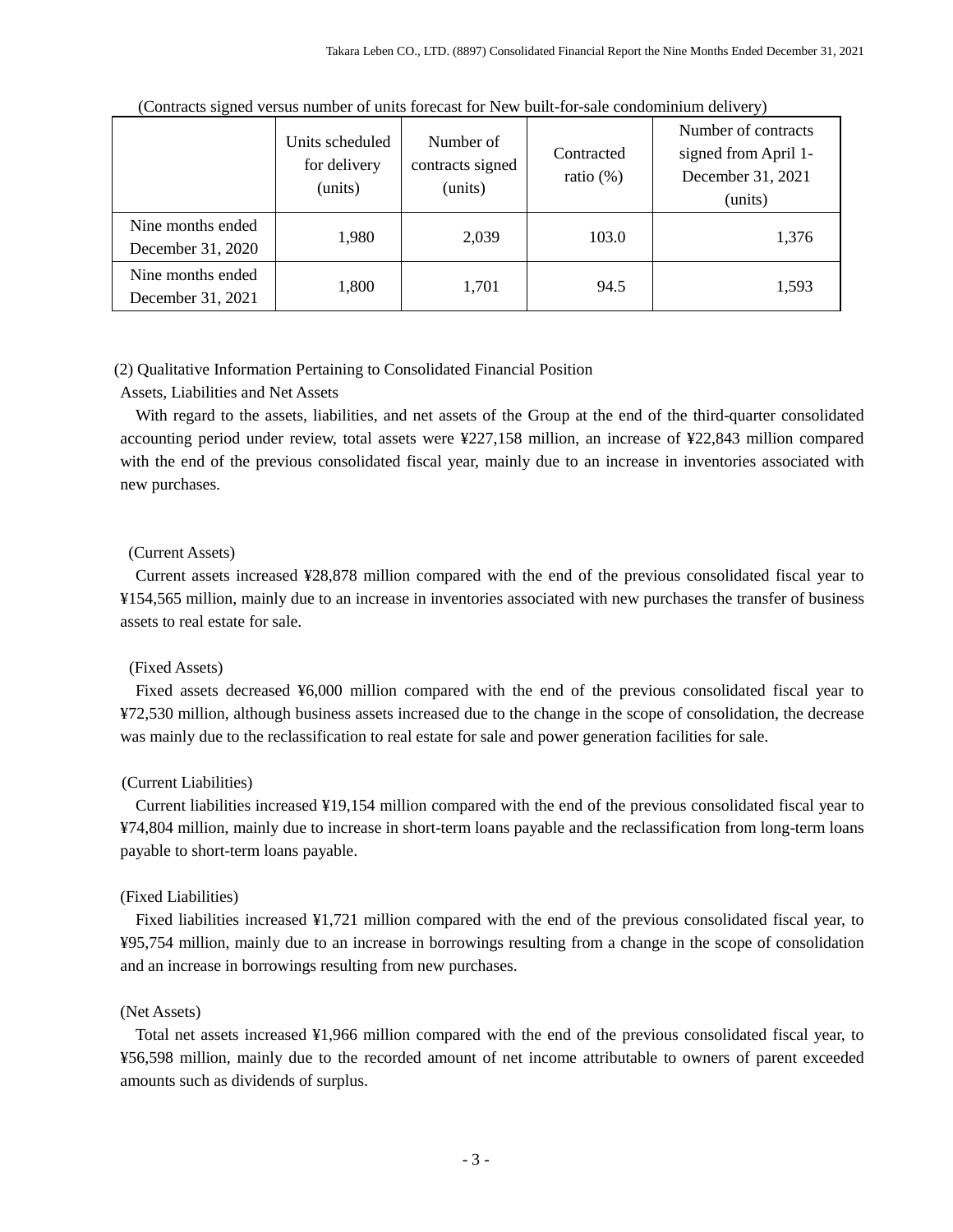(3) Qualitative Information Pertaining to Forecasted Consolidated Operating Results There is no change from the projected consolidated operating results released on May 14, 2021.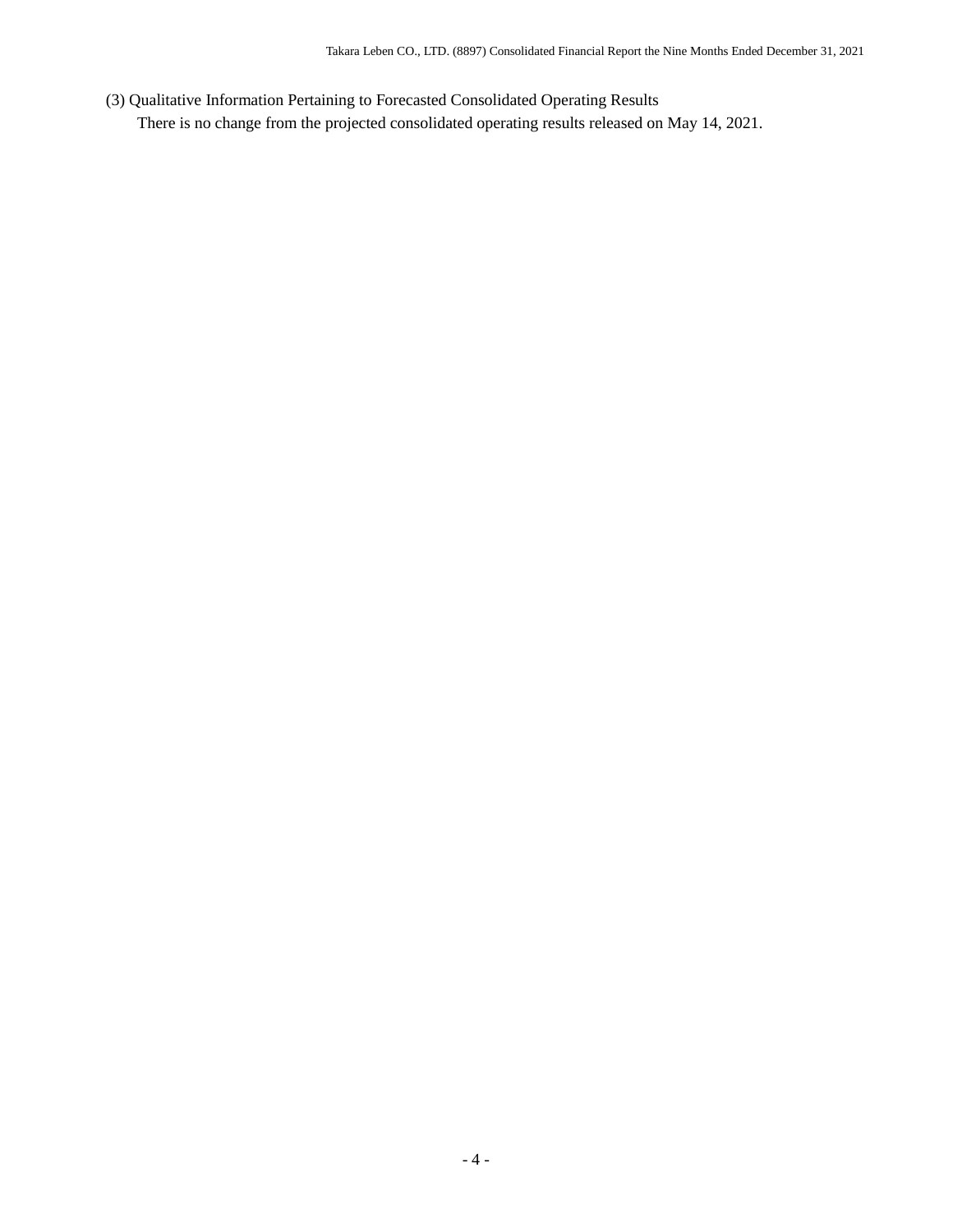# 2. Quarterly Consolidated Financial Statements

(1) Quarterly Consolidated Balance Sheets

|                                                      |                      | (Millions of yen)       |
|------------------------------------------------------|----------------------|-------------------------|
|                                                      | As of March 31, 2021 | As of December 31, 2021 |
| <b>ASSETS</b>                                        |                      |                         |
| Current assets:                                      |                      |                         |
| Cash and deposits                                    | 39,169               | 36,935                  |
| Notes and accounts receivable-trade                  | 2,193                |                         |
| Notes, accounts receivable-trade and contract assets |                      | 2,447                   |
| Real estate for sale                                 | 28,682               | 33,245                  |
| Power generation facilities for sale                 |                      | 2,014                   |
| Real estate for sale in progress                     | 43,766               | 65,235                  |
| Costs incurred on uncompleted contracts              | 596                  | 39                      |
| Other                                                | 11,418               | 14,788                  |
| Allowance for doubtful accounts                      | (141)                | (140)                   |
| Total current assets                                 | 125,686              | 154,565                 |
| Fixed assets:                                        |                      |                         |
| Property, plant and equipment                        |                      |                         |
| Buildings and structures, net                        | 12,102               | 8,055                   |
| Land                                                 | 33,739               | 35,510                  |
| Other, net                                           | 18,228               | 14,008                  |
| Total Property, plant and equipment                  | 64,070               | 57,574                  |
| Intangible assets                                    |                      |                         |
| Goodwill                                             | 960                  | 2,250                   |
| Other                                                | 638                  | 684                     |
| Total intangible assets                              | 1,599                | 2,935                   |
| Investments and other assets                         |                      |                         |
| Other                                                | 12,874               | 12,034                  |
| Allowance for doubtful accounts                      | (13)                 | (13)                    |
| Total investments and other assets                   | 12,861               | 12,020                  |
| Total fixed assets                                   | 78,531               | 72,530                  |
| Deferred assets                                      | 97                   | 62                      |
| Total assets                                         | 204,315              | 227,158                 |
| <b>LIABILITIES</b>                                   |                      |                         |
| Current liabilities:                                 |                      |                         |
| Notes and accounts payable-trade                     | 13,318               | 9,447                   |
| Short-term loans payable                             | 9,208                | 20,690                  |
| Current portion of bonds                             | 116                  | 148                     |
| Current portion of long-term loans payable           | 17,524               | 25,602                  |
| Income taxes payable                                 | 2,264                | 707                     |
| Reserve                                              | 1,034                | 770                     |
| Other                                                | 12,184               | 17,437                  |
| Total current liabilities                            | 55,649               | 74,804                  |
| <b>Fixed liabilities</b>                             |                      |                         |
| Long-term loans payable                              | 85,721               | 86,834                  |
|                                                      |                      |                         |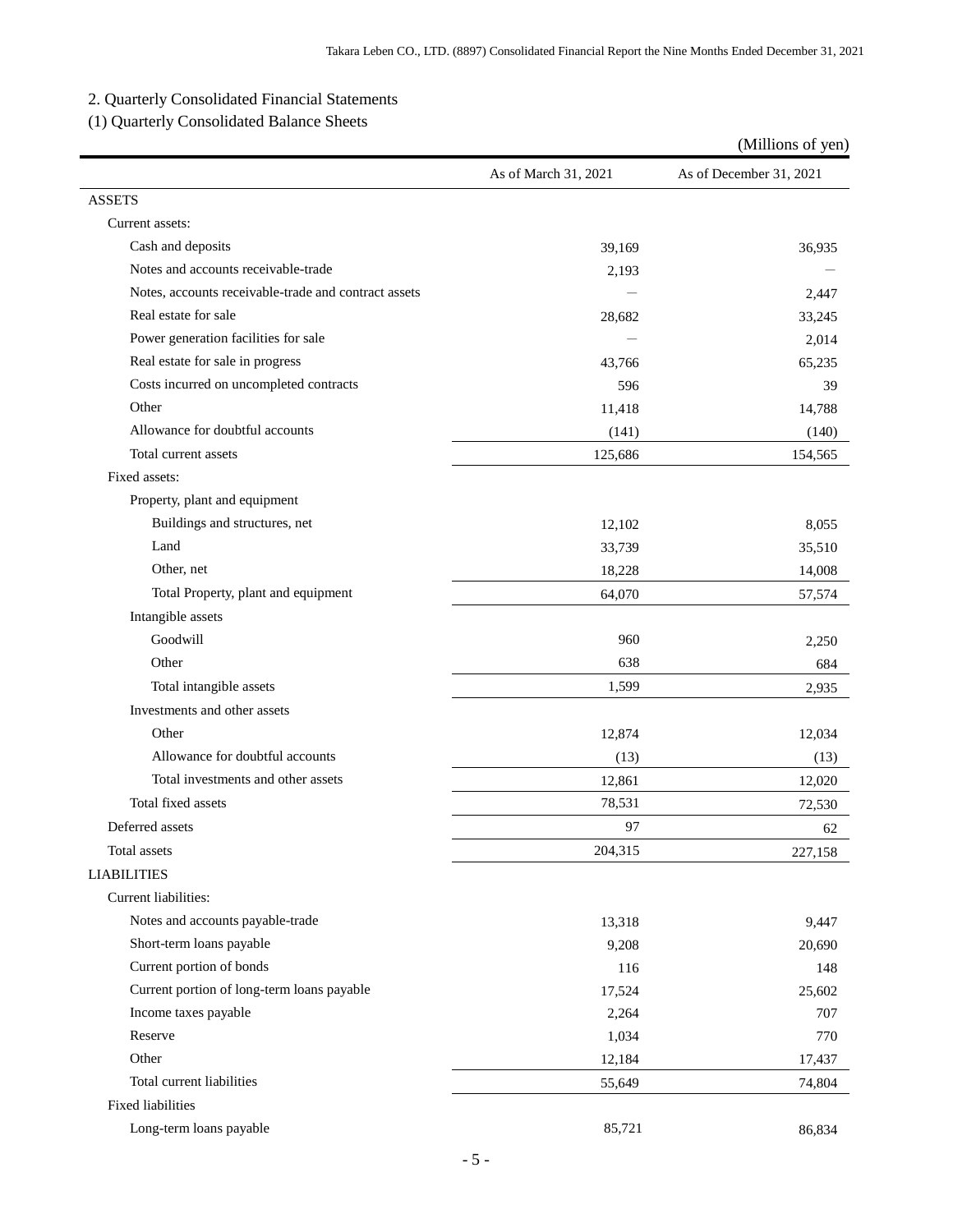|                               |                      | $($ unnons or $($ vin $)$ |
|-------------------------------|----------------------|---------------------------|
|                               | As of March 31, 2021 | As of December 31, 2021   |
| Bonds payable                 | 5,998                | 6,000                     |
| Reserve                       | 119                  | 141                       |
| Net defined benefit liability | 863                  | 932                       |
| Other                         | 1,339                | 1,846                     |
| Total fixed liabilities       | 94,033               | 95,754                    |
| Total liabilities             | 149,683              | 170,559                   |

## (Millions of yen)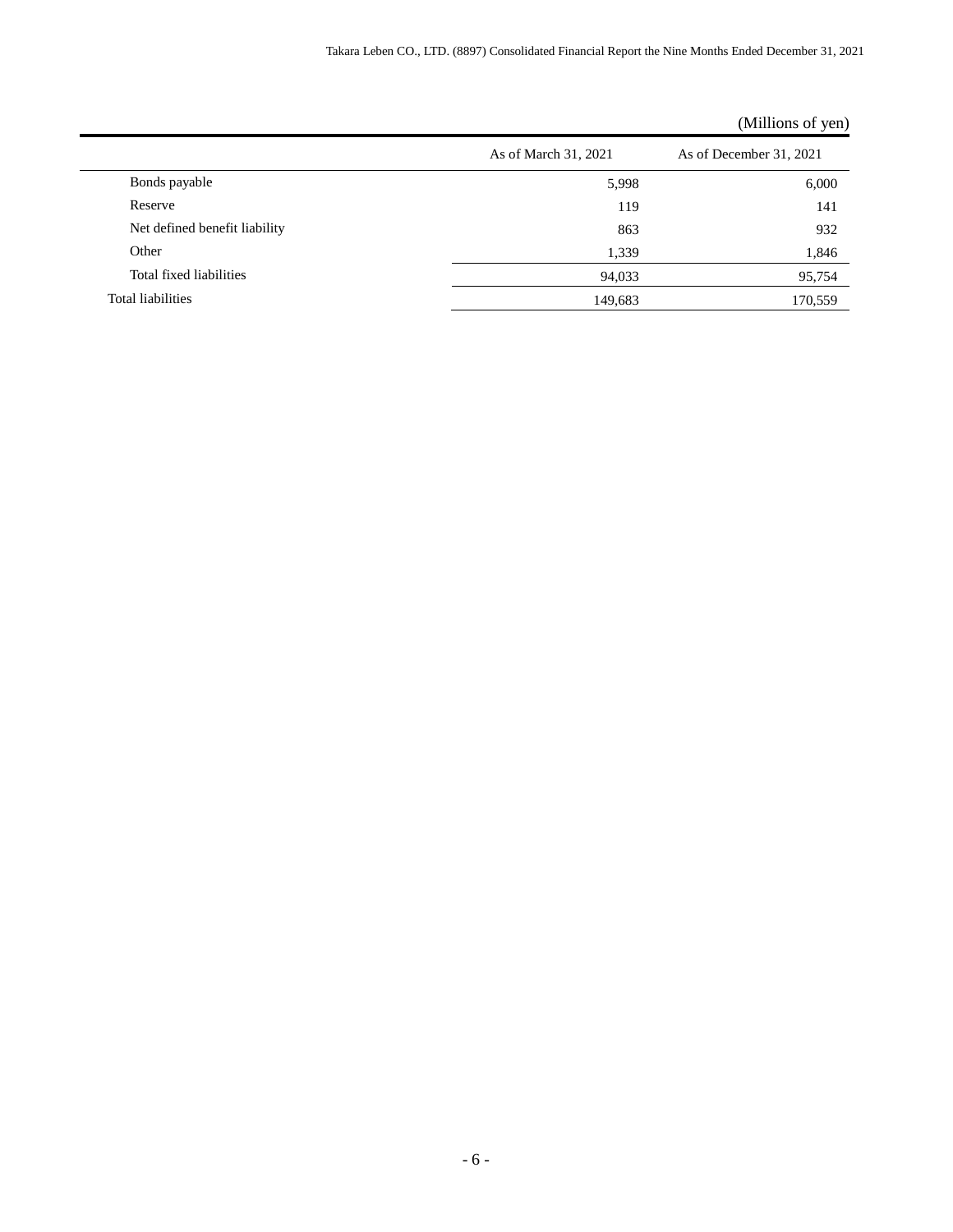|                                                       |                      | (Millions of yen)       |
|-------------------------------------------------------|----------------------|-------------------------|
|                                                       | As of March 31, 2021 | As of December 31, 2021 |
| <b>NET ASSETS</b>                                     |                      |                         |
| Shareholders' equity                                  |                      |                         |
| Capital stock                                         | 4,819                | 4,819                   |
| Capital surplus                                       | 4,817                | 4,800                   |
| Retained earnings                                     | 48,649               | 50,500                  |
| Treasury stock                                        | (4,604)              | (4, 483)                |
| Total shareholders' equity                            | 53,682               | 55,636                  |
| Accumulated other comprehensive income                |                      |                         |
| Valuation difference on available-for-sale securities | 521                  | 433                     |
| Foreign currency translation adjustment               | (1)                  | (1)                     |
| Remeasurements of defined benefit plans               | (8)                  | (5)                     |
| Total accumulated other comprehensive income          | 512                  | 436                     |
| Share acquisition rights                              | 199                  | 222                     |
| Non-controlling interest                              | 237                  | 303                     |
| Total net assets                                      | 54,632               | 56,598                  |
| Total liabilities and net assets                      | 204,315              | 227,158                 |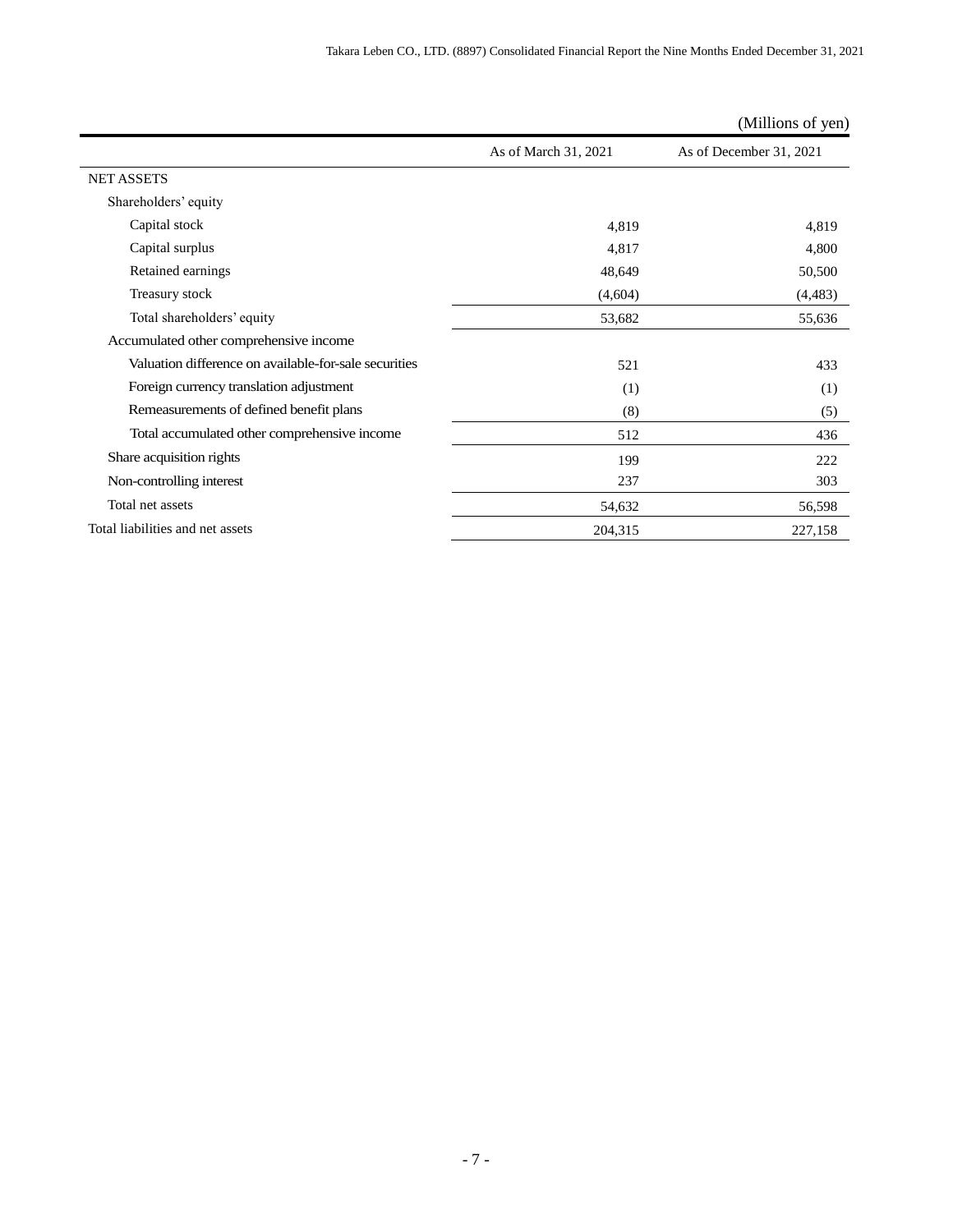# (2) Quarterly Consolidated Statements of Income and Quarterly Consolidated Statements of Comprehensive Income Quarterly Consolidated Statements of Income Third-Quarter Year-to-Date Period

|                                                             |                                        | (Millions of yen)                      |
|-------------------------------------------------------------|----------------------------------------|----------------------------------------|
|                                                             | Nine Months Ended<br>December 31, 2020 | Nine Months Ended<br>December 31, 2021 |
| Net sales                                                   | 88,271                                 | 100,042                                |
| Cost of sales                                               | 69,632                                 | 78,669                                 |
| Gross profit                                                | 18,639                                 | 21,372                                 |
| Selling, general and administrative expenses                | 13,301                                 | 14,968                                 |
| Operating income                                            | 5,337                                  | 6,403                                  |
| Non-Operating income:                                       |                                        |                                        |
| Interest income                                             | $\Omega$                               | 51                                     |
| Dividend income                                             | 233                                    | 237                                    |
| Commissions received                                        | 57                                     | 54                                     |
| Profit from equity method investment                        | 37                                     |                                        |
| Miscellaneous income                                        | 215                                    | 175                                    |
| Total Non-Operating income                                  | 543                                    | 519                                    |
| Non-Operating expenses:                                     |                                        |                                        |
| Interest expense                                            | 879                                    | 1,413                                  |
| Losses from equity method investment                        |                                        | 18                                     |
| Miscellaneous losses                                        | 178                                    | 307                                    |
| Total Non-Operating expenses                                | 1,058                                  | 1,740                                  |
| Ordinary income                                             | 4,823                                  | 5,182                                  |
| Extraordinary income                                        |                                        |                                        |
| Gain on sales of shares of subsidiaries and affiliates      |                                        | 45                                     |
| Gain on negative goodwill                                   |                                        | 37                                     |
| Total Extraordinary income                                  |                                        | 83                                     |
| Net income before income taxes                              | 4,823                                  | 5,266                                  |
| Income taxes, inhabitant taxes and business taxes           | 1,590                                  | 1,288                                  |
| Income tax adjustments                                      | 113                                    | 309                                    |
| Total income and other taxes                                | 1,704                                  | 1,597                                  |
| Net income                                                  | 3,118                                  | 3,668                                  |
| Net income attributable to non-controlling interests (loss) | (18)                                   | 65                                     |
| Net income attributable to owners of parent                 | 3,137                                  | 3,603                                  |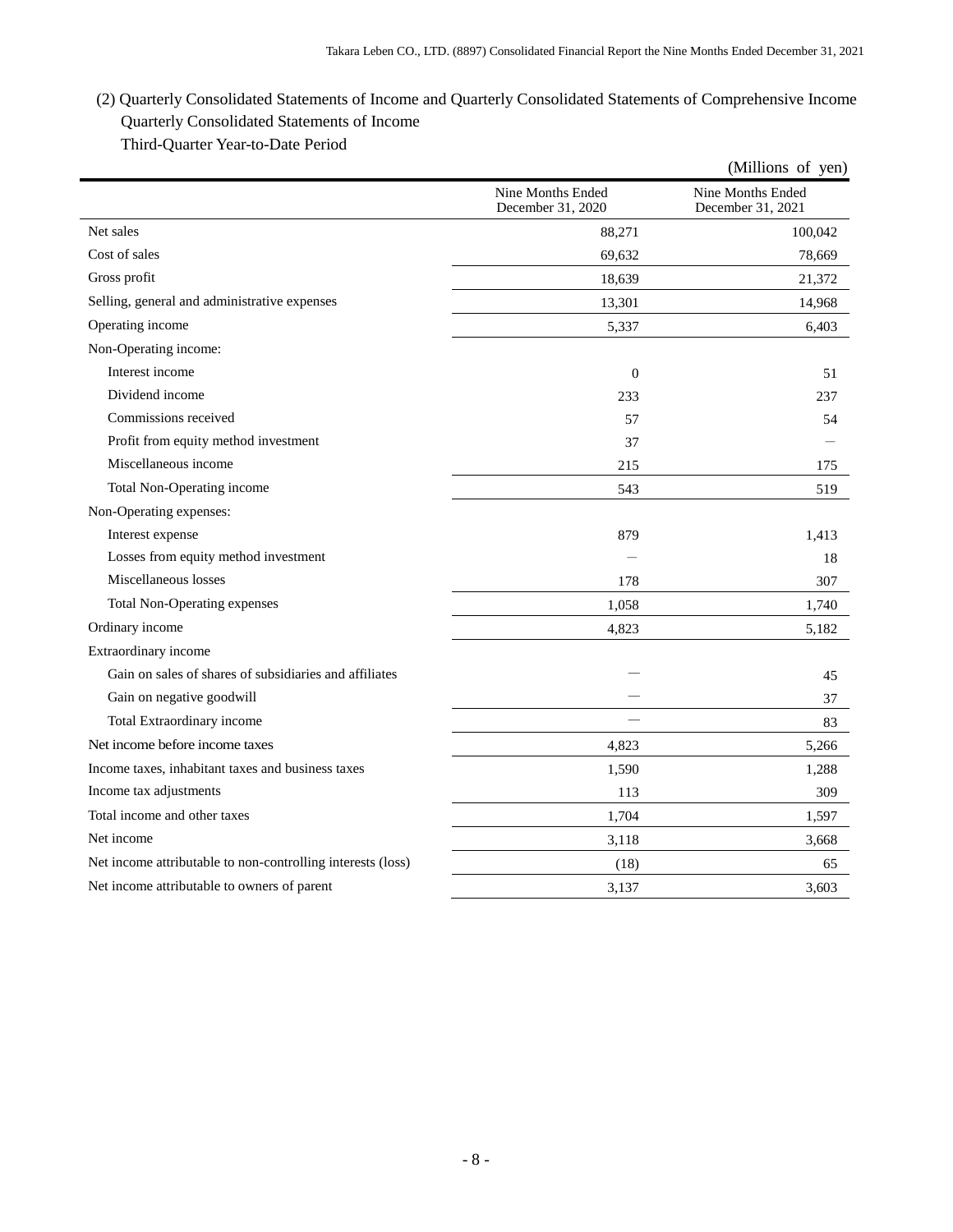## Quarterly Consolidated Statements of Comprehensive Income Third-Quarter Year-to-Date Period

|                                                                   |                                        | (Millions of yen)                      |
|-------------------------------------------------------------------|----------------------------------------|----------------------------------------|
|                                                                   | Nine Months Ended<br>December 31, 2020 | Nine Months Ended<br>December 31, 2021 |
| Net income                                                        | 3,118                                  | 3,668                                  |
| Other comprehensive income:                                       |                                        |                                        |
| Net unrealized gains on available-for-sale securities             | 270                                    | (78)                                   |
| Foreign currency translation adjustment                           | (0)                                    | $\Omega$                               |
| Remeasurements of defined benefit plans, net of tax               | 3                                      | 2                                      |
| Total other comprehensive income                                  | 274                                    | (75)                                   |
| Comprehensive income                                              | 3,393                                  | 3,593                                  |
| (Comprising)                                                      |                                        |                                        |
| Comprehensive income attributable to parent                       | 3,411                                  | 3,527                                  |
| Comprehensive income attributable to non-controlling<br>interests | (18)                                   | 65                                     |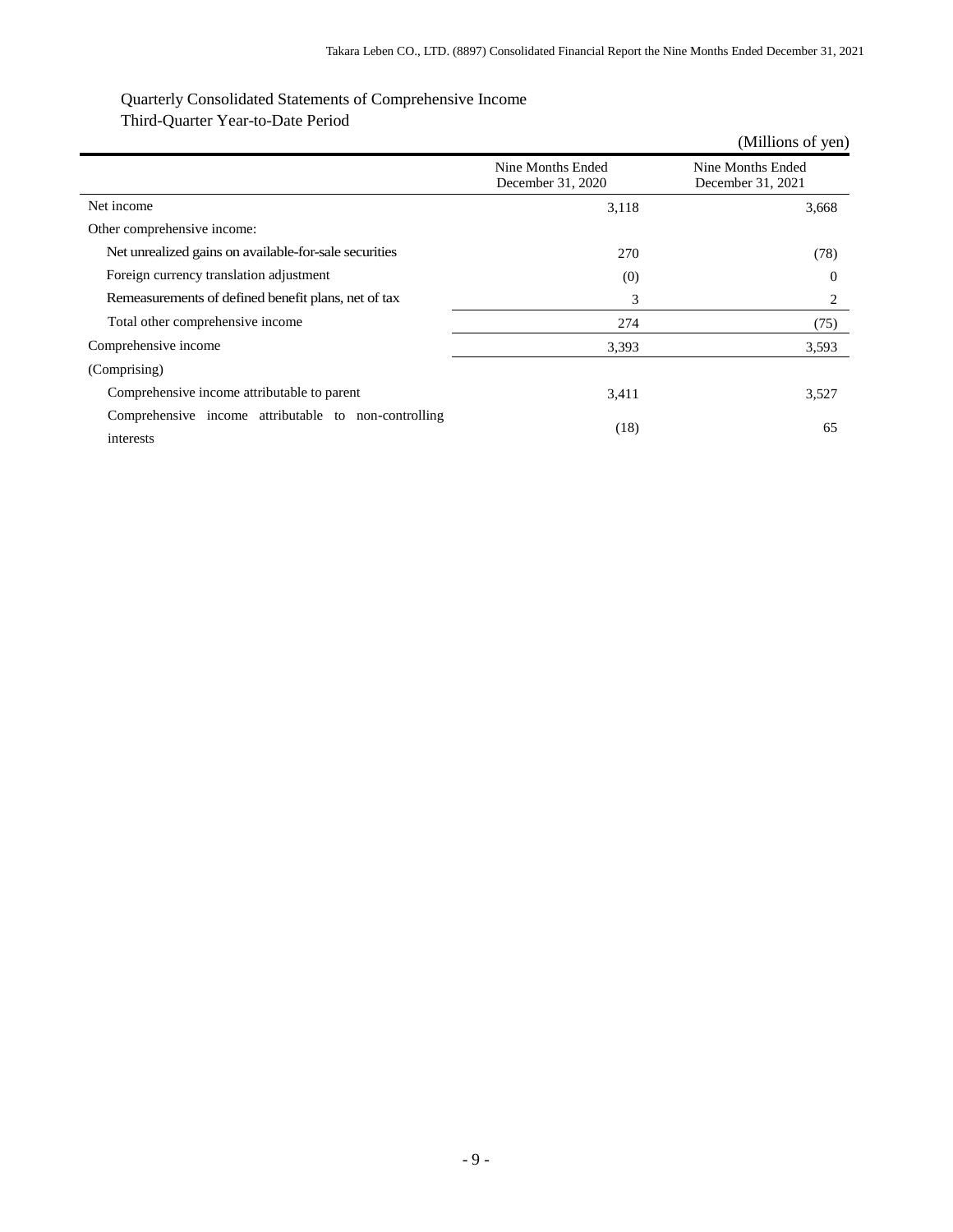- (3) Notes on Quarterly Consolidated Financial Statements
	- (Notes on Assumption of Going Concern) The Company had no pertinent matters to report.
		- (Notes on a Significant Change in Shareholders' Equity) The Company had no pertinent matters to report.

(Changes in Significant Subsidiaries during the Period under Review)

(Changes in specified subsidiaries resulting in changes in the scope of consolidation)

During the first quarter of the fiscal year ending March 31, 2022, the Company newly acquired all of the issued shares of ACA Clean Energy Co., Ltd., and therefore included the company in the scope of consolidation.

ACA Clean Energy Co., Ltd. changed its corporate name to Leben Clean Energy Co., Ltd. as of June 22, 2021.

#### (Changes in Accounting Policy)

(Application of the Accounting Standard for Revenue Recognition, etc.)

The Company has applied the "Accounting Standard for Revenue Recognition" ("ASBJ Statement No. 29, March 31, 2020, Accounting Standards Board of Japan"), from the beginning of the current first quarter. It recognizes revenues for goods or services based on the amount estimated to be received in exchange for such goods or services at the point when control of the promised goods or services is conveyed to the customer.

Therefore, in goods and services to customers, which were previously recorded as selling, general and administrative expenses, the method of reducing the amount from the transaction price has been changed. Effective from the first quarter of the current fiscal year, the Company has changed its method of accounting for performance obligations that are to be fulfilled over a certain period of time by estimating the percentage of completion for the fulfillment of the obligations and recognizing revenue over a certain period of time based on the percentage of completion, except for construction projects of very short duration.

For the application of the revenue recognition accounting standard, etc. the Company has followed the transitional treatment prescribed in the proviso of Article 84 of the revenue recognition accounting standard, and the cumulative effect of retroactively applying the new accounting policy prior to the beginning of the current first quarter has been added to or deducted from retained earnings at the beginning of the current first quarter, and the relevant opening balance. The new accounting policy has been applied from the beginning of the current fiscal year. However, the Company has not applied the new accounting policy retrospectively to contracts for which the method prescribed in Article 86 of the Revenue Recognition Accounting Standard was applied and almost all of the revenue amounts were recognized in accordance with the previous treatment prior to the beginning of the current first quarter. In addition, the Company has applied the method prescribed in Article 86, Subparagraph (1) of the Accounting Standard for Revenue Recognition to account for contract changes made prior to the beginning of the first quarter of the current fiscal year based on the contract terms after reflecting all contract changes, and has added or subtracted the cumulative effect of such changes to retained earnings at the beginning of the first quarter of the current fiscal year. The cumulative effect of this change was added to or deducted from retained earnings at the beginning of the first quarter of the current fiscal year.

As a result, the impact on the quarterly consolidated financial statements for the third quarter of the current fiscal year is minimal.

Due to the application of Accounting Standard for Revenue Recognition, "Notes and accounts receivable-trade," which were presented in "Current assets" in the consolidated balance sheet for the previous fiscal year, are now included in "Notes, accounts receivable-trade and contract assets" from the first quarter of the current fiscal year. In accordance with the transitional treatment stipulated in Article 89-2 of the Accounting Standard for Revenue Recognition, no reclassification has been made for the previous fiscal year using the new presentation method.